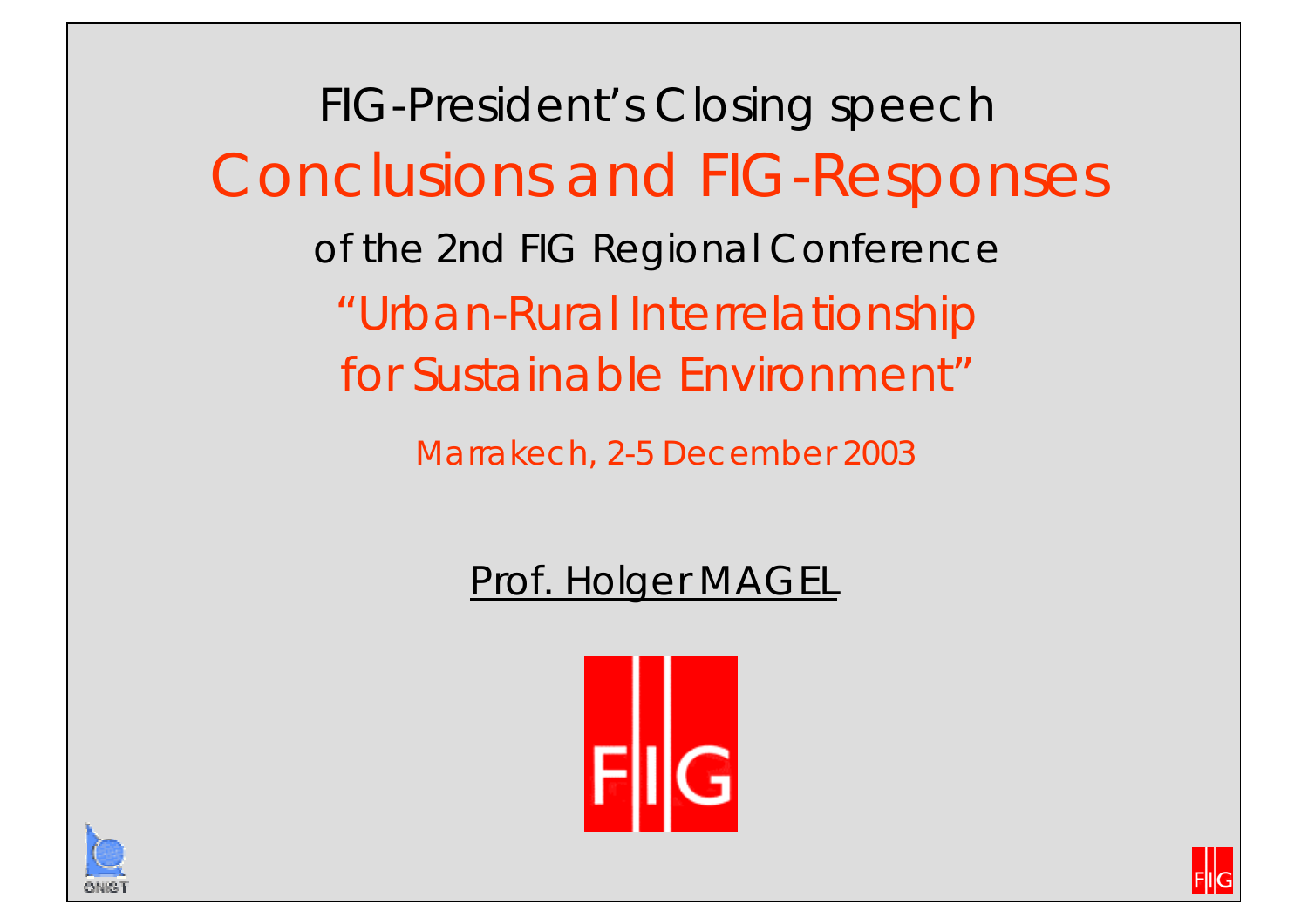Ladies and Gentlemen, dear colleagues, how do you feel now? A little tired perhaps, but surely happy. At least we of FIG-council are both tired and happy! When you'll arrive at home in the next days you probably will be asked about the outcomes of this conference and the usefulness of your participation. Like it will happen to me at my university. Let me try to help you find the right answers:



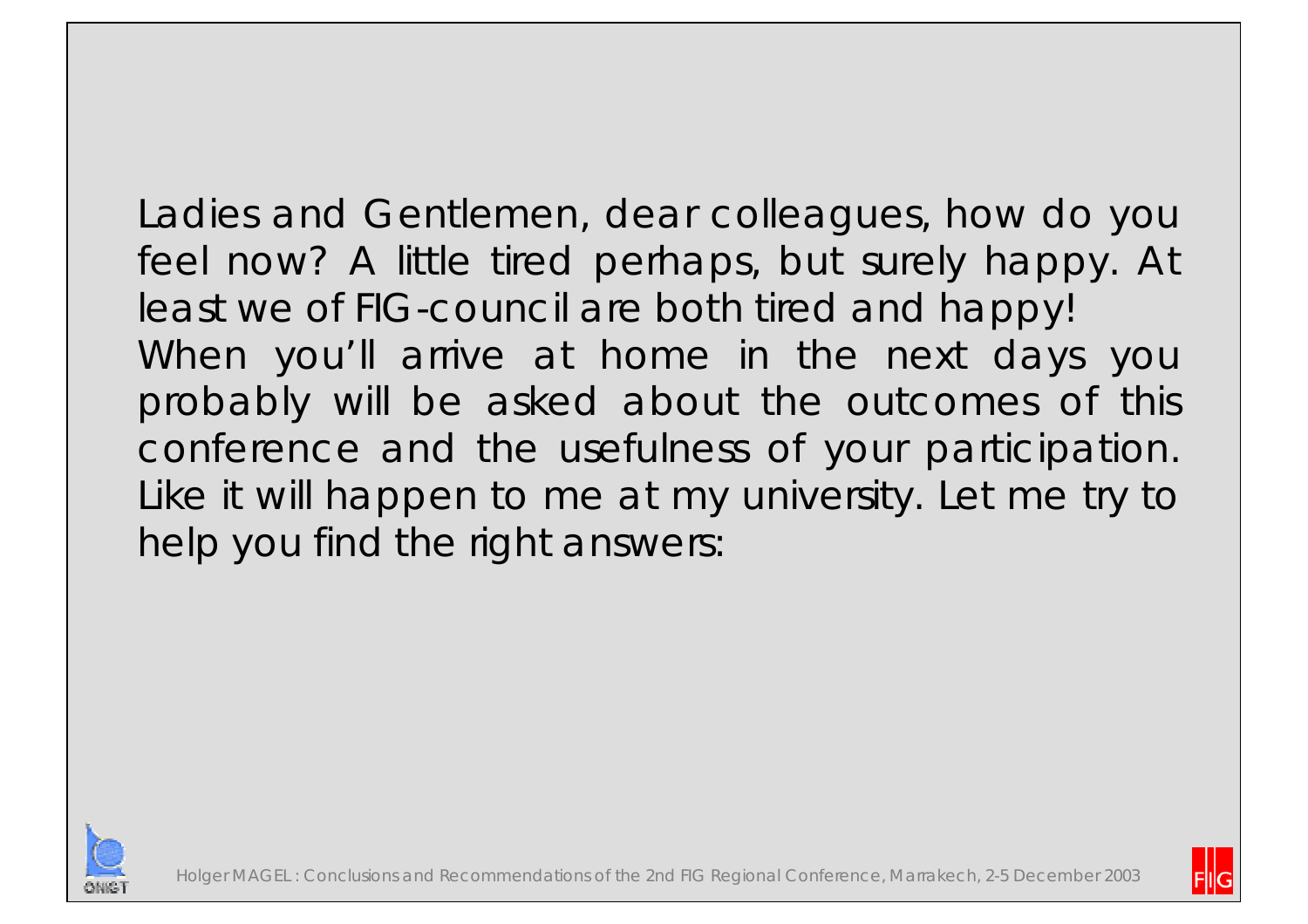# Let us firstly remind of the Objectives of the Conference

- •To discuss of urban-rural issues against an increasing awareness of the international communities / organizations
- • To strengthen our profession and the links between public and political institutions in Africa and especially in the Arabic countries
- $\bullet$ To convince countries and academic institutions to join FIG and to benefit from mutual dialogue and knowledge exchange
- • To be better prepared for the international dialogue concerning the need to build a sustainable and more just world
- To ensure that the results of this 2<sup>nd</sup> Regional conference on rural-urban Interrelationship becomes an essential component of the dialogue, which is fully in line with the FIG-motto "Shaping the Change"

**FIG is strongly interested in a multi-disciplinary collaboration with many other partners for comprehensive solutions. We trust in the contributions of our member associations, commissions and highly qualified experts. Against this background we welcome regional networks like the Arab Federation of Surveyors and the ASEAN FLAG**



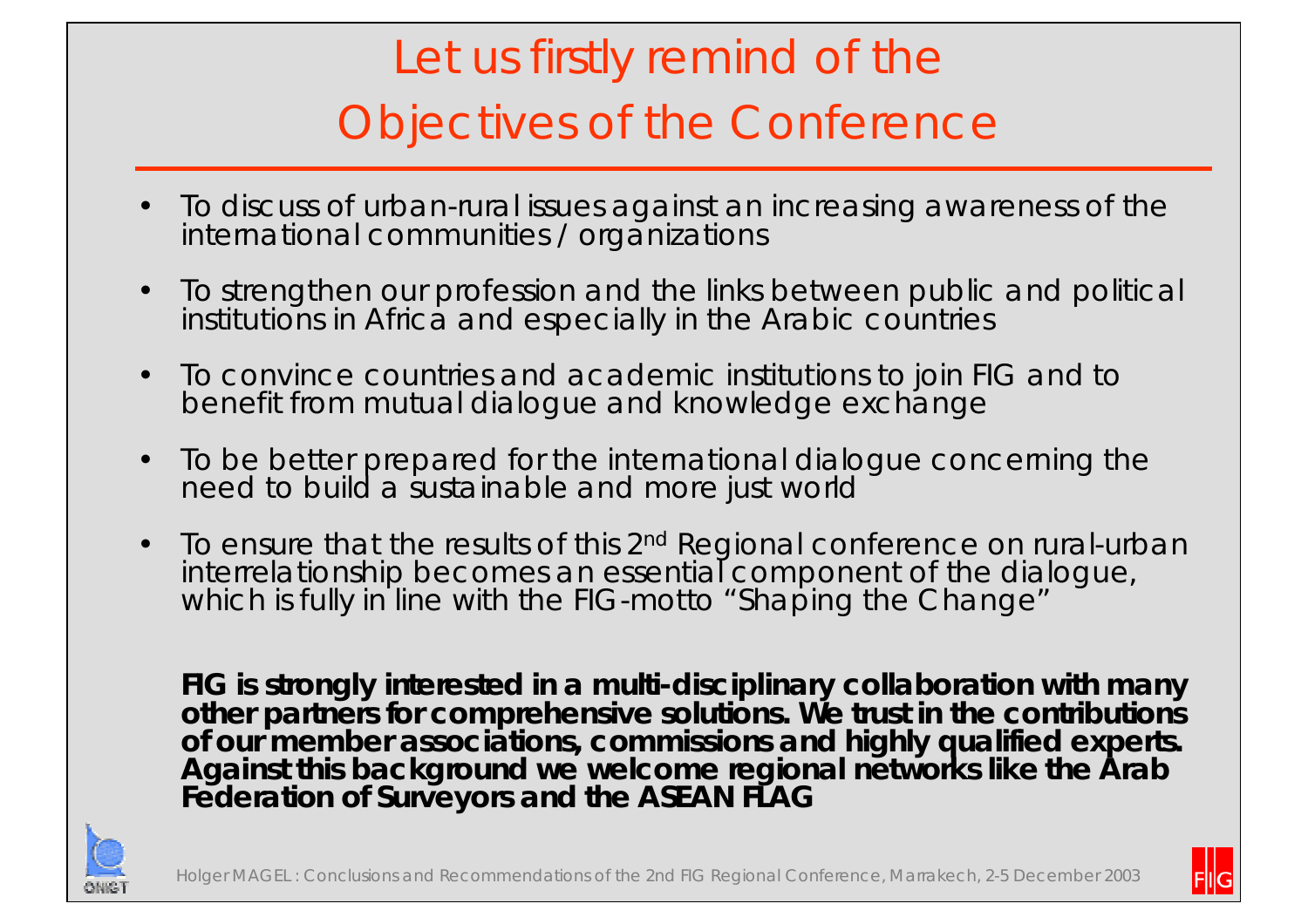## The topic of our conference was



# Rural-Urban Interrelationship for sustainable environment

Holger MAGEL : Conclusions and Recommendations of the 2nd FIG Regional Conference, Marrakech, 2-5 December 2003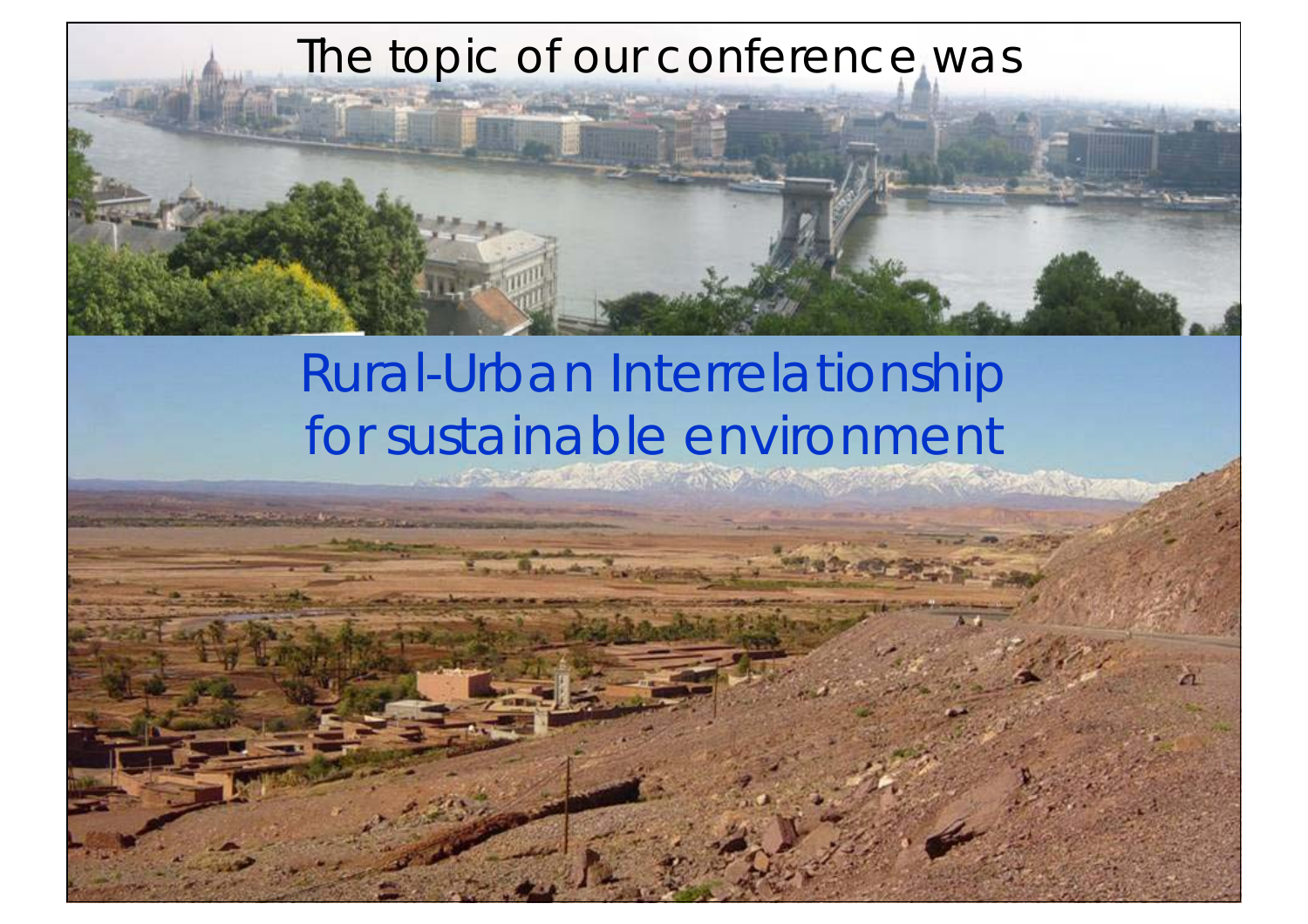The Political Challenge like it was pointed out by UN-representatives and myself in my opening speech is

To move from pro- or contra-urban view to well balanced politics for both urban and rural development and urban-rural cooperation



Holger MAGEL : Conclusions and Recommendations of the 2nd FIG Regional Conference, Marrakech, 2-5 December 2003

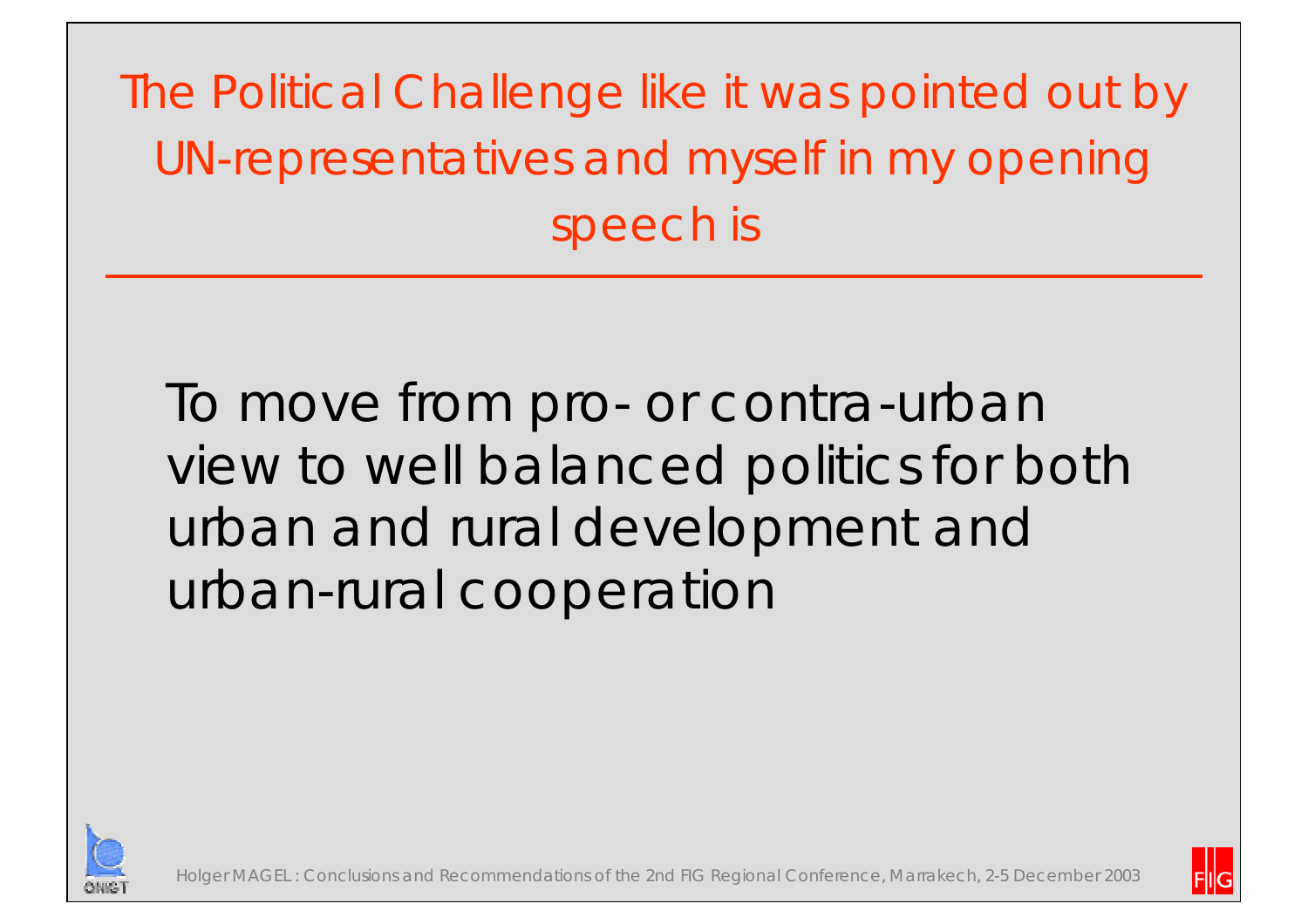# And we have to cope with political Challenges as they are formulated in

UN-millennium declaration and global campaigns encouraged actions on crucial challenges of mankind:

- Good governance
- Poverty alleviation in urban **and** rural areas
- Access to land, secure tenure in urban **and** rural areas
- Sustainable development in urban **and** rural areas

The social and technical responsibility of professions including FIG as global NGO - is to address and contribute to the above challenges.

FIG can respond in an excellent way with a broad range of competences and contributions



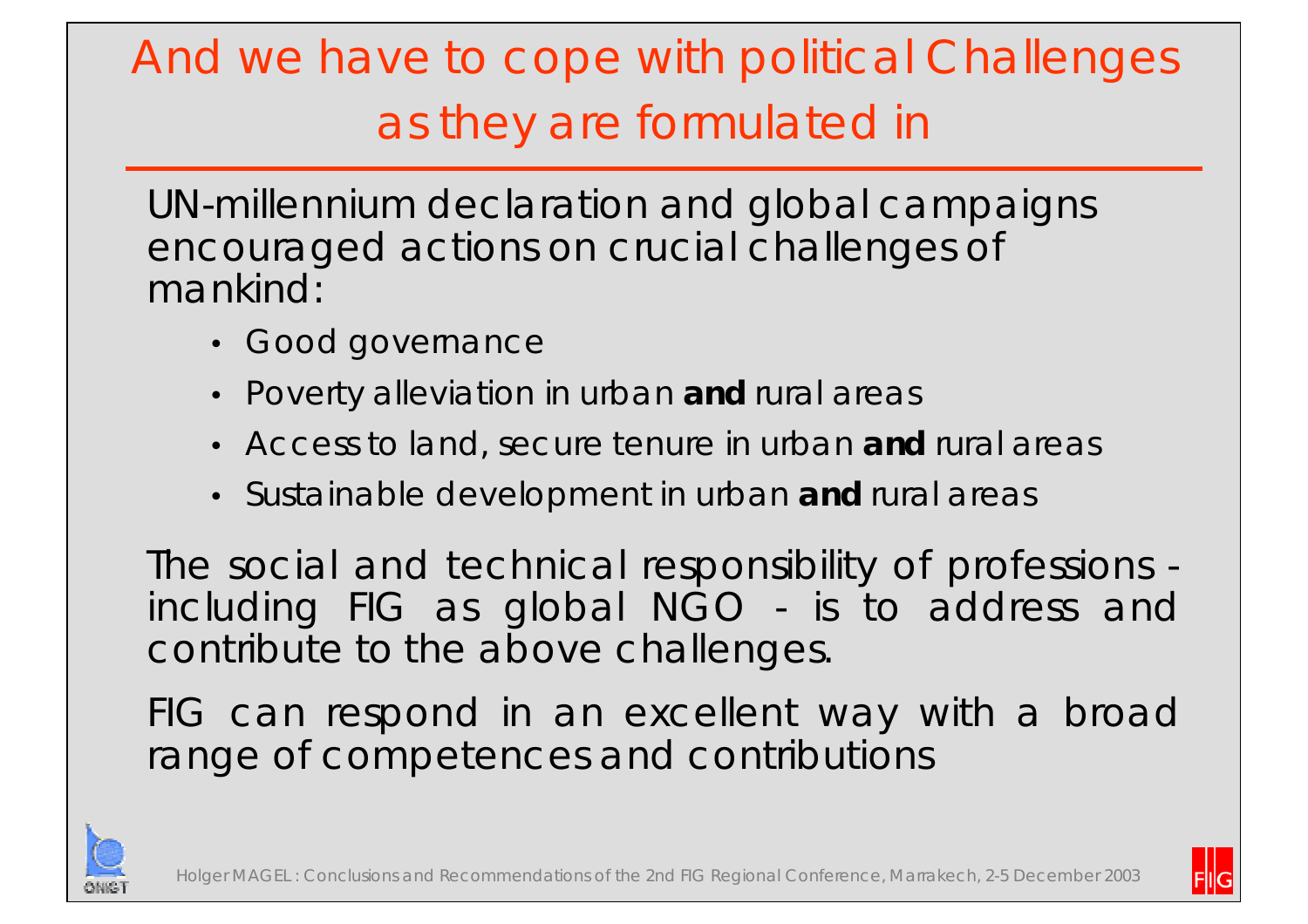What are some preliminary Conclusions and FIG's responses?

It is not just and we can not talk only about data, procedures and technical issues like many surveyors do prefer it. **It is about making good policies and decisions.** 

It is our duty to inform, motivate and influence (policy) decision makers and the public

It is about interdisciplinary and cross-sector cooperation which demands knowledge sharing between professional disciplines

It is about awareness and building capacity in the professions, government agencies and educational institutions



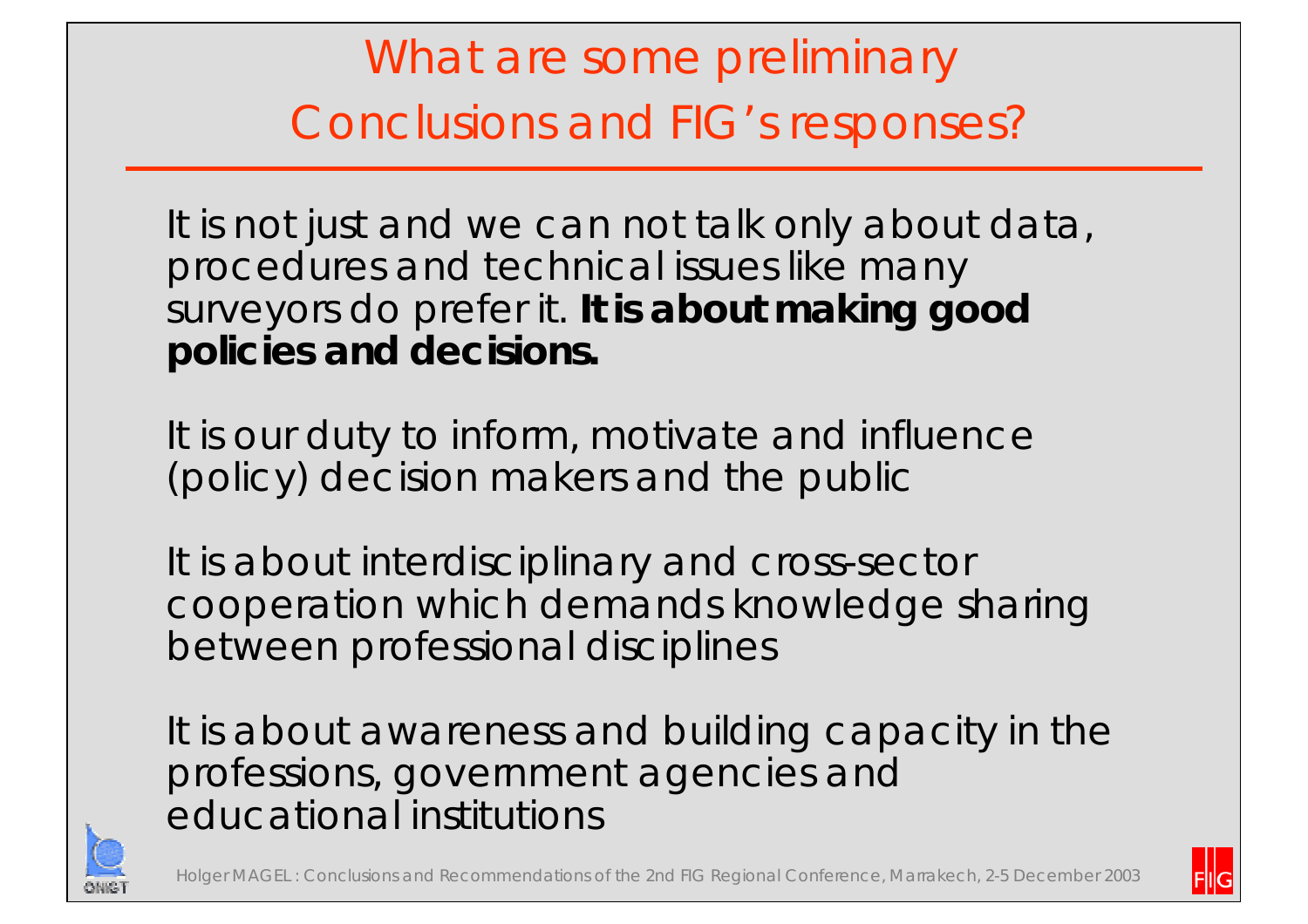## To continue with FIG's Responses!

It is essential to coordinate and simplify cooperation

• Global and regional initiatives have to play a key role in supporting sustainable developments

It is essential to establish new interdisciplinary approaches

• The past has not provided satisfactory solutions for the present. New visions and management tools are needed to provide solutions for the dynamic future.

It is essential to provide better planning, use and management of land and natural resources based on broad participation of stakeholders

• This is not only a political necessity – it is a **matter of survival: we must act**



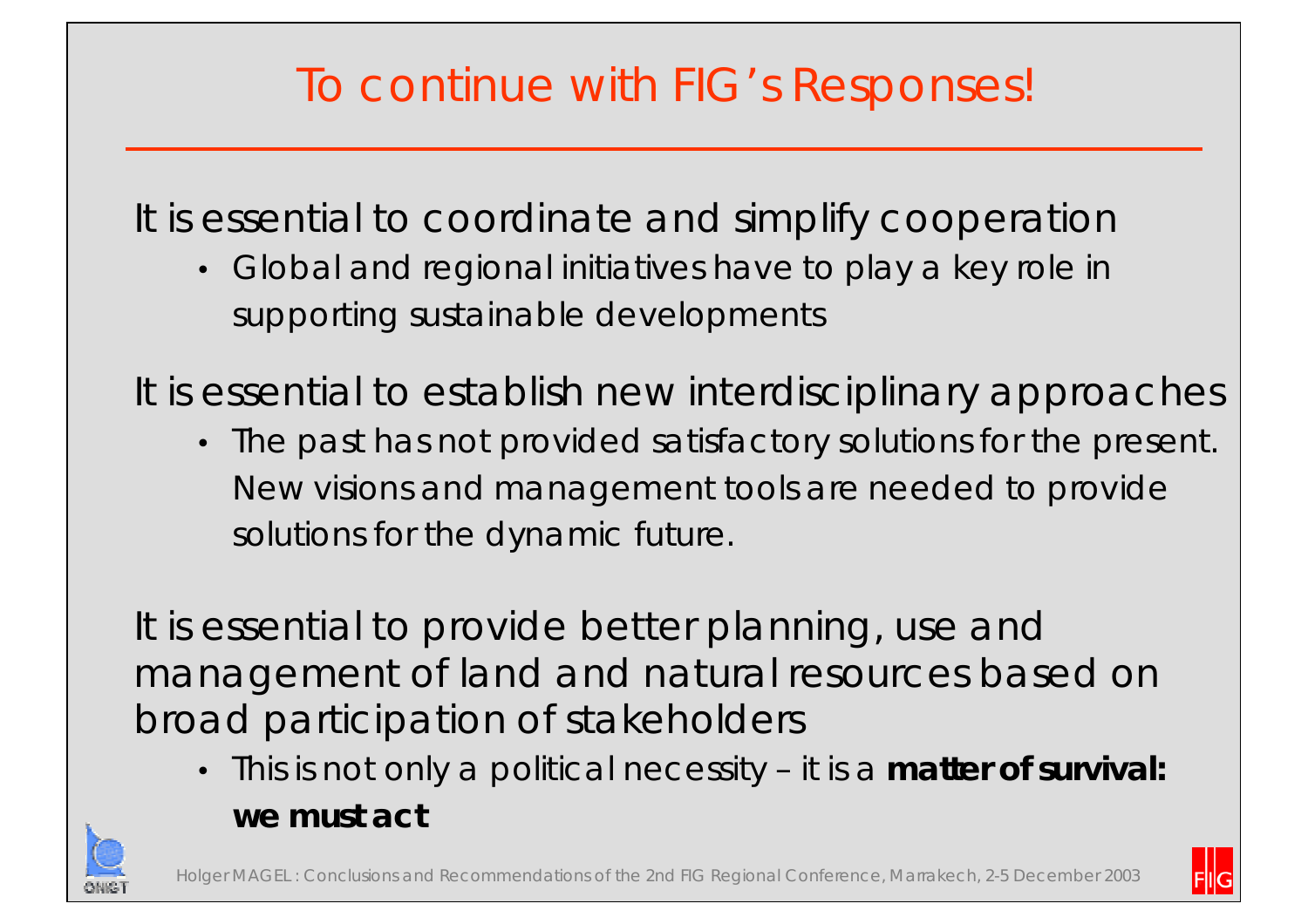What are our FIG politics, strategies and FIG actions in future with regard to the outcome and usefulness of this Regional Conference?

**Continue the FIG Regional Conferences in cooperation with UN and other partners** (the next one will be in Jakarta as we just have heard it!)

- •To provide focus on regional issues in a global context and
- •To respect the variety of needs, cultures and languages within FIG

#### **Create Marrakech Declaration**

- To enhance awareness within the professions and decision makers about the growing urban - rural divide
- •To provide adequate tools to improve urban – rural linkages
- •To develop pragmatic solutions for today's complex problems
- • To promote the role of surveyors in these fields as enablers, mediators and advisors
- $\bullet$  To focus on better education conditions especially in sub-Saharan Africa



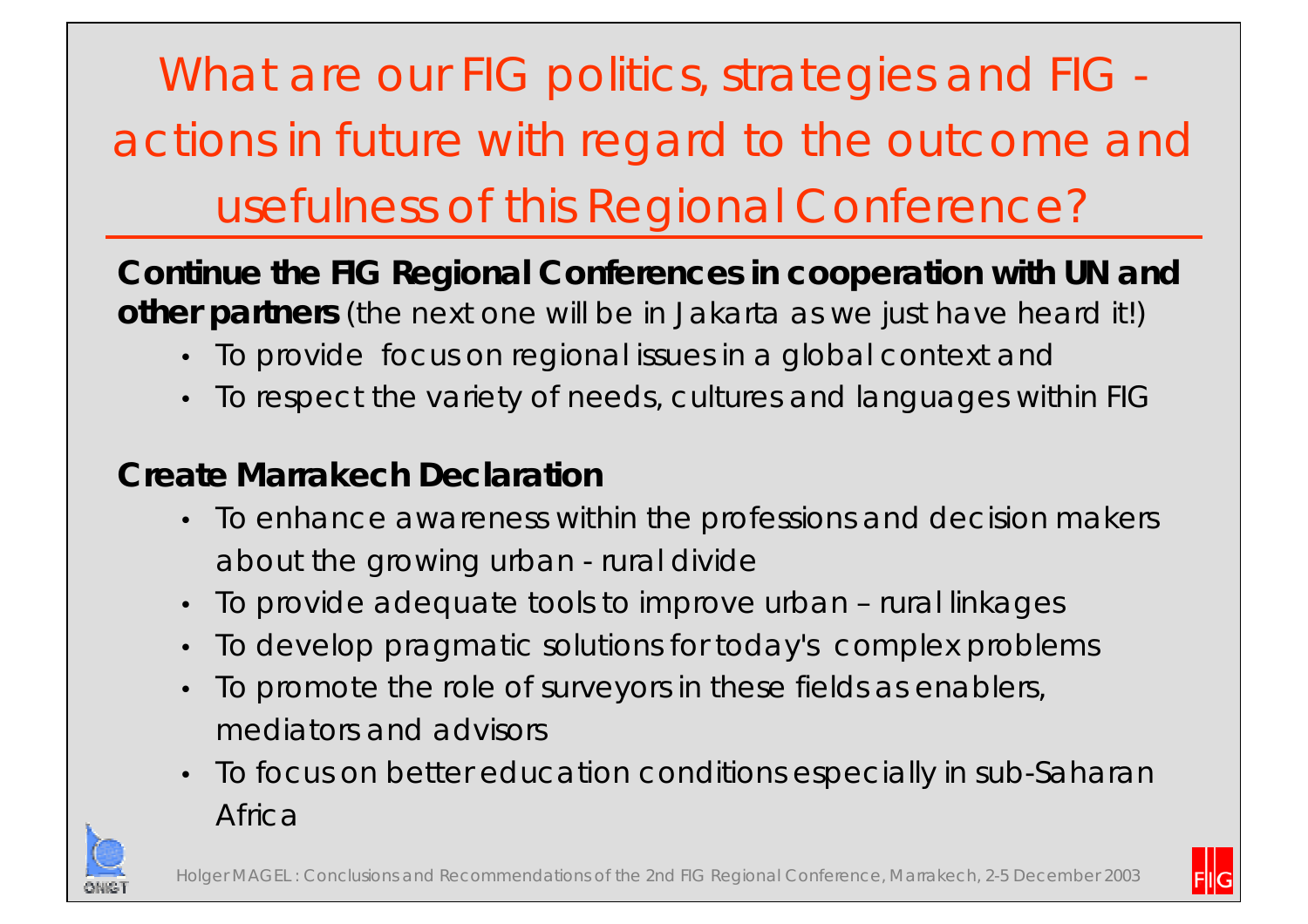## Back to our Conference Objectives, with which I have started my closing remarks

- New Arabic members (Algeria, Saudi-Arabia, Tunisia have joined) Welcome to FIG-community!
- The challenges of a changing world call for increased international cooperation (Stig Enemark). FIG is prepared for it – but not only FIG, but also our Moroccan member association ONIGT and our brilliant Moroccan organizers!

## Congratulations and many, many thanks!



: Conclusions and Recommendations of the 2nd FIG Regional Conference, Marrakech, 2-5 December 2003

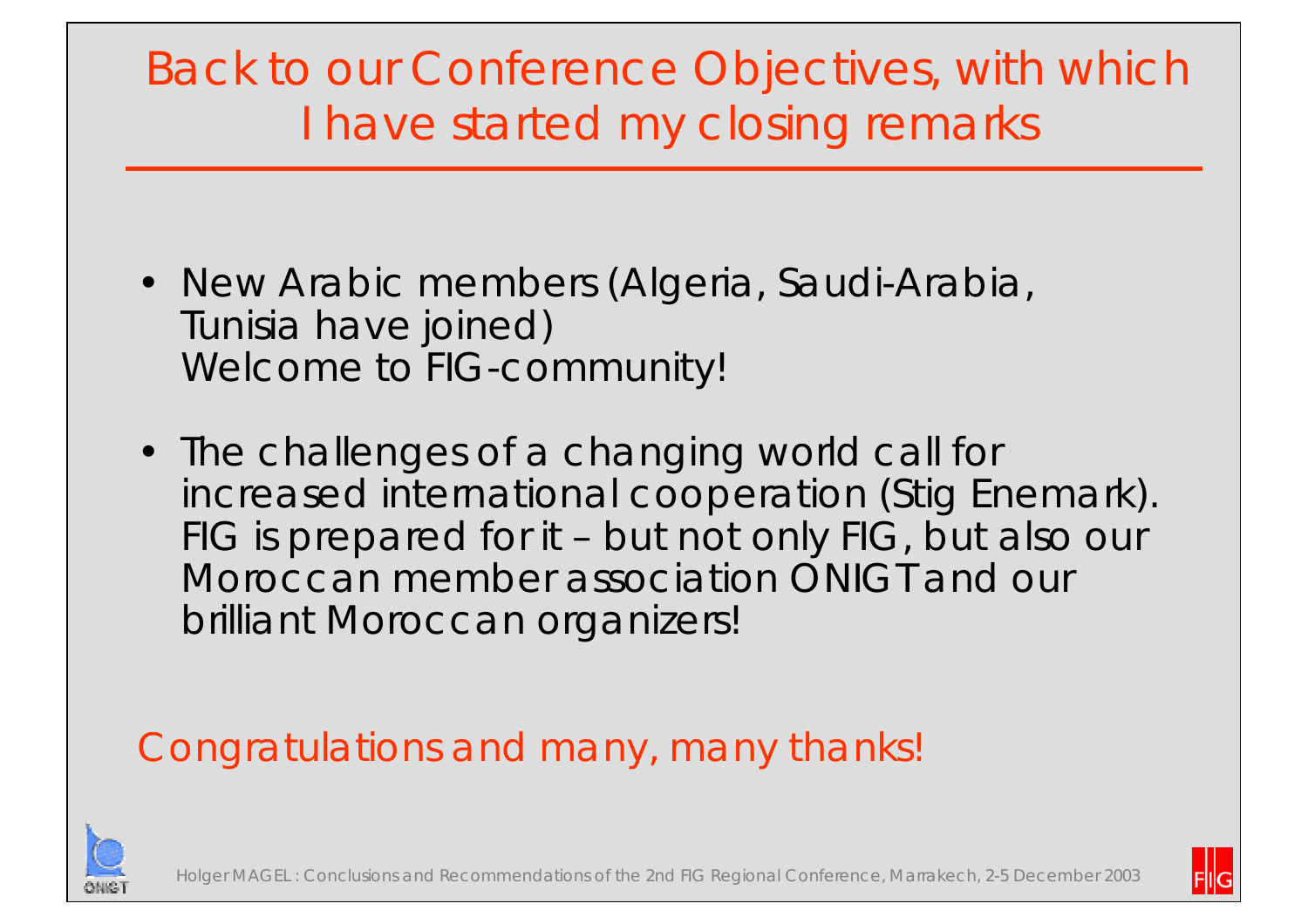So let me come to the end:

It's really a great privilege for me – on behalf of all of you from so many countries – to say words of thanks.

#### **Many many Thanks**

- to his majesty the King and to the Moroccan government and all governmental authorities
- to ONIGT President Aziz Hilali and his council members for overwhelming hospitality, to congress director Ahmed Boukri and his team for excellent organisation incl. an outstanding public relation work and to El-Mekki Abouelala, our inspiring and charming chair of the hospitality committee for a wonderful programme.

We always had great confidence in you and we got an outstanding reward!